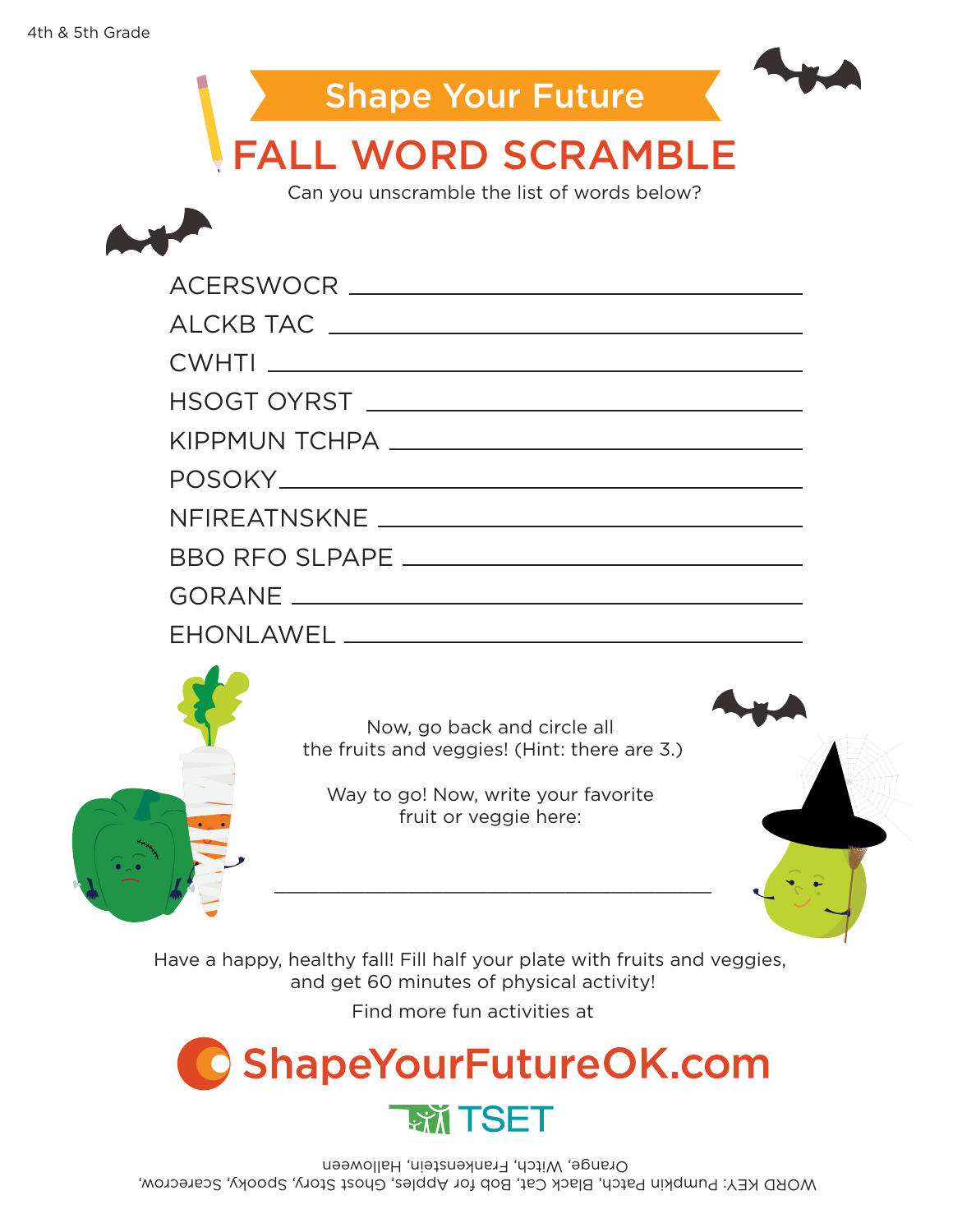

Try some blueberries after school — or any other fruit or veggie! Just be sure to fill half your plate with fruits and veggies and get 60 minutes of physical activity!